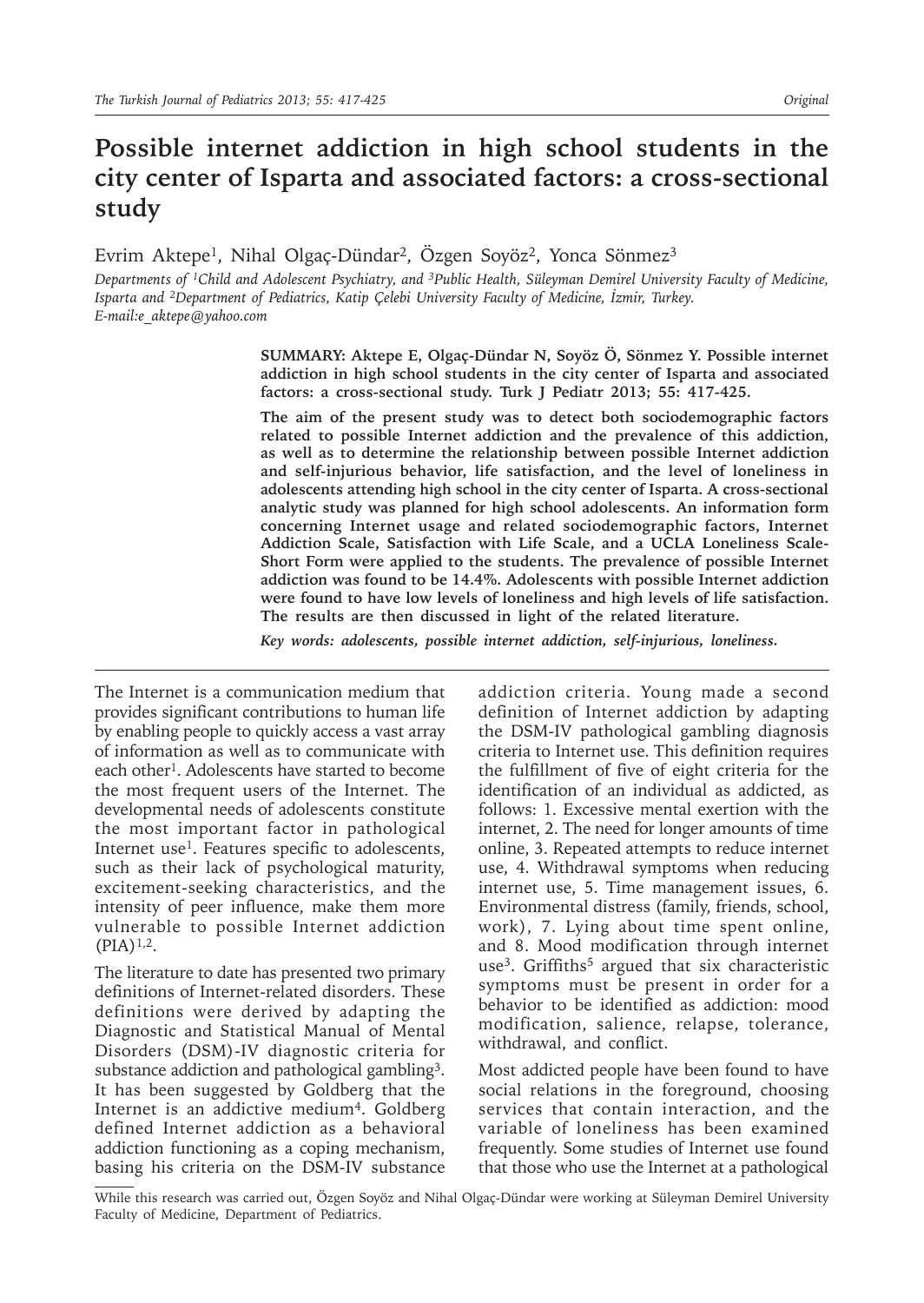level are lonelier<sup>6</sup>. Other studies, however, found no such difference7.

Although some studies have suggested that Internet addiction contributes to a reduction in social well-being and life satisfaction, it has also been found, on the contrary, that an increase in Internet usage can lead to an increase in psychological well-being8,9.

In the literature, self-injurious behavior (SIB) is defined as a conscious harmful behavior of any kind that is aimed directly towards one's own body without the intention of death<sup>10</sup>. An association between SIB and borderline personality disorder has been found. According to another view, the repetitive committing of self-injury should be considered a behavior with addictive features. Theoretically, it has been reported that individuals with Internet addiction have higher risks of self-injury. However, the number of studies on this issue is limited $11$ .

1.Identify sociodemographic factors related to PIA in adolescents attending high school in the Isparta city center and the prevalence of this addiction;

2.Determine the relationships between PIA and SIB, life satisfaction, levels of loneliness, and sleep problems; and

3.Identify the Internet usage characteristics of high school students.

# **Material and Methods**

A community-based cross-sectional analytical study was planned to multi-dimensionally research PIA in adolescents attending high school. Permission for the study was obtained from the Süleyman Demirel University School of Medicine Scientific Research Projects Advisory Board, Isparta Bureau of National Education, and Isparta Governorship. The study population was the total population of 12,179 students registered at high schools in the city center of

The goals of the present study were to:

|                              |  | Table I. Comparison of Adolescents With and Without Possible Internet Addiction in Terms of Their |  |  |  |  |  |  |  |  |  |  |  |  |
|------------------------------|--|---------------------------------------------------------------------------------------------------|--|--|--|--|--|--|--|--|--|--|--|--|
| Purposes to Use the Internet |  |                                                                                                   |  |  |  |  |  |  |  |  |  |  |  |  |

| The purpose of internet use                    | Adolescents with<br>possible internet<br>addiction $(n=237)$ |              | r arposes to see the internet<br>Adolescents without<br>possible internet<br>addiction $(n=1408)$ |              | $\chi$ 2 | $\, {\bf p}$ |
|------------------------------------------------|--------------------------------------------------------------|--------------|---------------------------------------------------------------------------------------------------|--------------|----------|--------------|
|                                                | $\mathbf n$                                                  | $\%$         | n                                                                                                 | $\%$         |          |              |
| To get information<br>Yes<br>N <sub>o</sub>    | 174<br>63                                                    | 73.4<br>26.6 | 1217<br>191                                                                                       | 86.4<br>13.6 | 26325    | < 0.001      |
| To communicate<br>Yes<br>N <sub>o</sub>        | 195<br>42                                                    | 82.3<br>17.7 | 1032<br>376                                                                                       | 73.3<br>26.7 | 8637     | 0.003        |
| To chat<br>Yes<br>No                           | 130<br>107                                                   | 54.9<br>45.1 | 477<br>931                                                                                        | 33.9<br>66.1 | 38328    | < 0.001      |
| To play games<br>Yes<br>N <sub>o</sub>         | 143<br>94                                                    | 60.3<br>39.7 | 582<br>826                                                                                        | 41.3<br>58.7 | 29717    | < 0.001      |
| To listen to music<br>Yes<br>N <sub>o</sub>    | 185<br>52                                                    | 78.1<br>21.9 | 878<br>530                                                                                        | 62.4<br>37.6 | 21874    | < 0.001      |
| To earn money<br>Yes<br>N <sub>o</sub>         | 25<br>212                                                    | 10.5<br>89.5 | 59<br>1349                                                                                        | 4.2<br>95.8  | 16924    | < 0.001      |
| To obtain new friends<br>Yes<br>N <sub>o</sub> | 91<br>146                                                    | 38.4<br>61.6 | 262<br>1146                                                                                       | 18.6<br>81.4 | 47132    | < 0.001      |
| To relax<br>Yes<br>N <sub>o</sub>              | 155<br>82                                                    | 65.4<br>34.6 | 671<br>737                                                                                        | 47.7<br>52.3 | 25550    | < 0.001      |

§Percentage of column.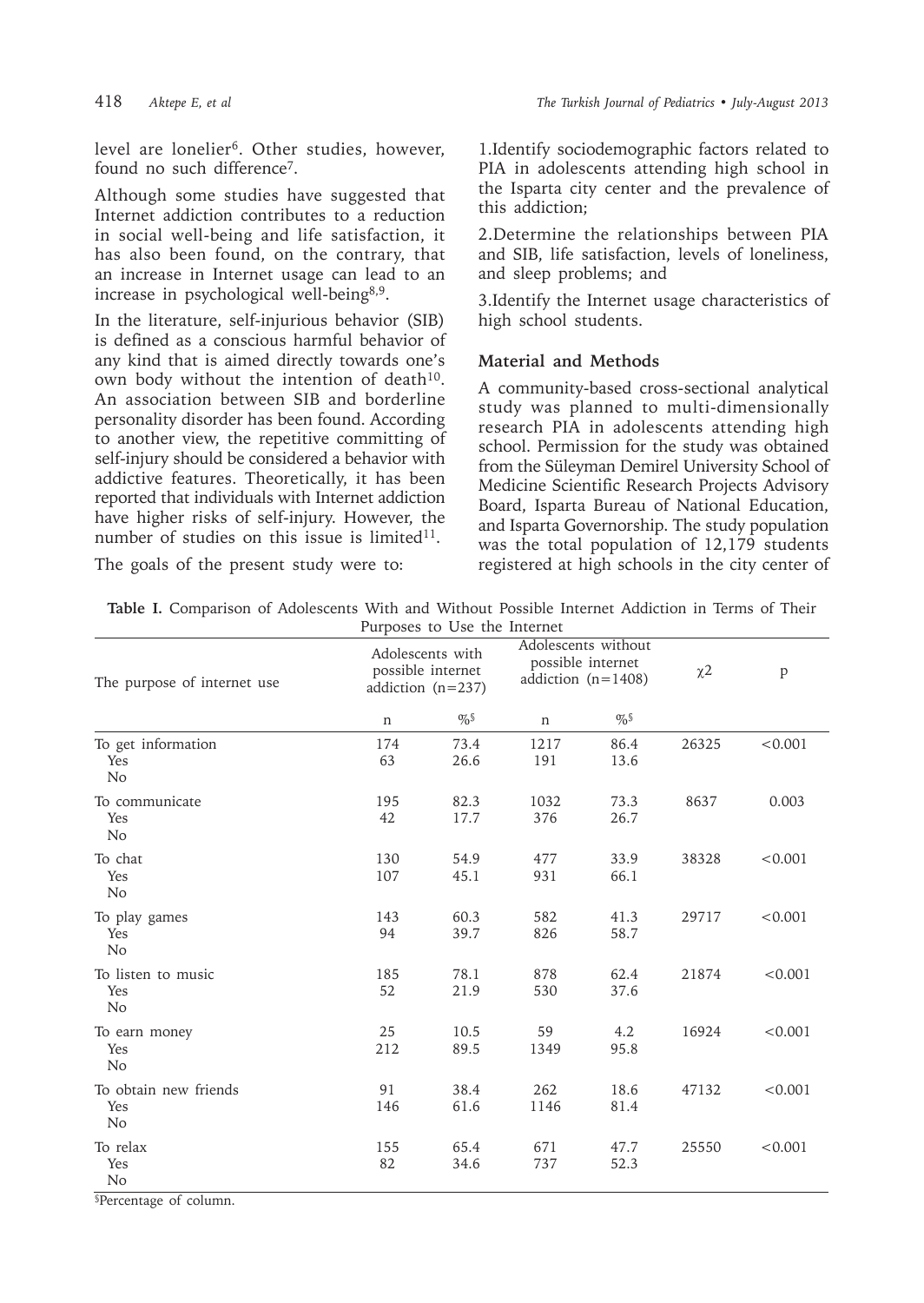| memet Coage Characteriotics and Cther Refuted Factors                                 |                                                                           |                      |                                                                              |                      |                     |            |
|---------------------------------------------------------------------------------------|---------------------------------------------------------------------------|----------------------|------------------------------------------------------------------------------|----------------------|---------------------|------------|
| Internet usage characteristics and other<br>related factors                           | Adolescents with<br>possible internet<br>addiction<br>$\%$<br>$\mathbf n$ |                      | Adolescents without<br>possible internet<br>addiction<br>$\%$<br>$\mathbf n$ |                      | $\chi$ <sup>2</sup> | p          |
| Weekly internet usage time<br>$<$ 1 hour<br>1-8 hours<br>$\geq$ 9 hours               | 5<br>97<br>135                                                            | 2.0<br>9.9<br>32.5   | 243<br>885<br>280                                                            | 98.0<br>90.1<br>67.5 | 157746              | $< 0.001*$ |
| The weekly frequency of going to<br>internet cafes<br>Never<br>$1-6$ days<br>Everyday | 61<br>149<br>27                                                           | 12.7<br>13.5<br>42.9 | 419<br>953<br>36                                                             | 87.3<br>86.5<br>57.1 | 43176               | $< 0.001*$ |
| Smoking<br>Never<br>Sometimes<br>Often                                                | 162<br>29<br>46                                                           | 13.3<br>14.0<br>21.2 | 1059<br>178<br>171                                                           | 86.7<br>86.0<br>78.8 | 9427                | $0.005*$   |
| Self-injurious behavior<br>Yes<br>No                                                  | 127<br>110                                                                | 21.1<br>10.5         | 475<br>933                                                                   | 78.9<br>89.5         | 34450               | < 0.001    |
| Insomnia<br>Yes<br>N <sub>o</sub>                                                     | 95<br>142                                                                 | 18.7<br>12.5         | 412<br>996                                                                   | 81.3<br>87.5         | 11145               | 0.001      |
| Sleep duration<br>$<6$ hours<br>$\geq 6$ hours                                        | 59<br>178                                                                 | 27.1<br>12.5         | 159<br>1249                                                                  | 72.9<br>87.5         | 32646               | < 0.001    |

**Table II.** Comparison of Adolescents With and Without Possible Internet Addiction in Terms of Their Internet Usage Characteristics and Other Related Factors

§ Percentage of row, \* Chi-square for trend.

Isparta. Prevalence was accepted as 25% and deviation as 2% (precision 23%-27%), while a sample size with 95% confidence level was calculated to be 1,569 students. In order to include students of different socioeconomic levels in the study group, school administration and guidance counselors were consulted. When schools were stratified according to their socioeconomic levels in line with the information received, the weights were similar. Thus, a school from each level was chosen randomly via cluster sampling. The total student population in the schools covered by the study was identified as 1,992. After the exclusion of students who were absent or out sick on the day of the study, the remaining 1,897 students were included in the study. Two hundred and fifty-two students who filled in the forms incorrectly or insufficiently were not included in the study. Ultimately, 1,645 high school students completed the study. The access rate was found to be 82.5%. Before applying the form and scales, the students were told about the study, and they gave their consent.

### **Measures**

Firstly, the students were given a survey form concerning internet usage and related sociodemographic factors. This form, created by the present study's authors, asked students about: the age at which they began using the internet (onset of Internet usage); their age, gender, purposes of internet usage, and total hours per week spent on the internet; making new friends through online chatting and then meeting these friends in person; playing online games; where they use the internet; going to internet cafes; cigarette usage; family structure; their parents' education levels; the presence and frequency of SIB, and if present, the type of SIB; the use of headache medication; the presence of sleep problems; and the total duration of sleep per night.

in the study, SIB was considered a voluntary and deliberate attempt towards one's body (without the intention of death) within the last six months that could result in tissue injury. Types of SIB were self-cutting or scraping, burning, biting, hitting, inserting a pointed object, plucking hair, preventing wounds from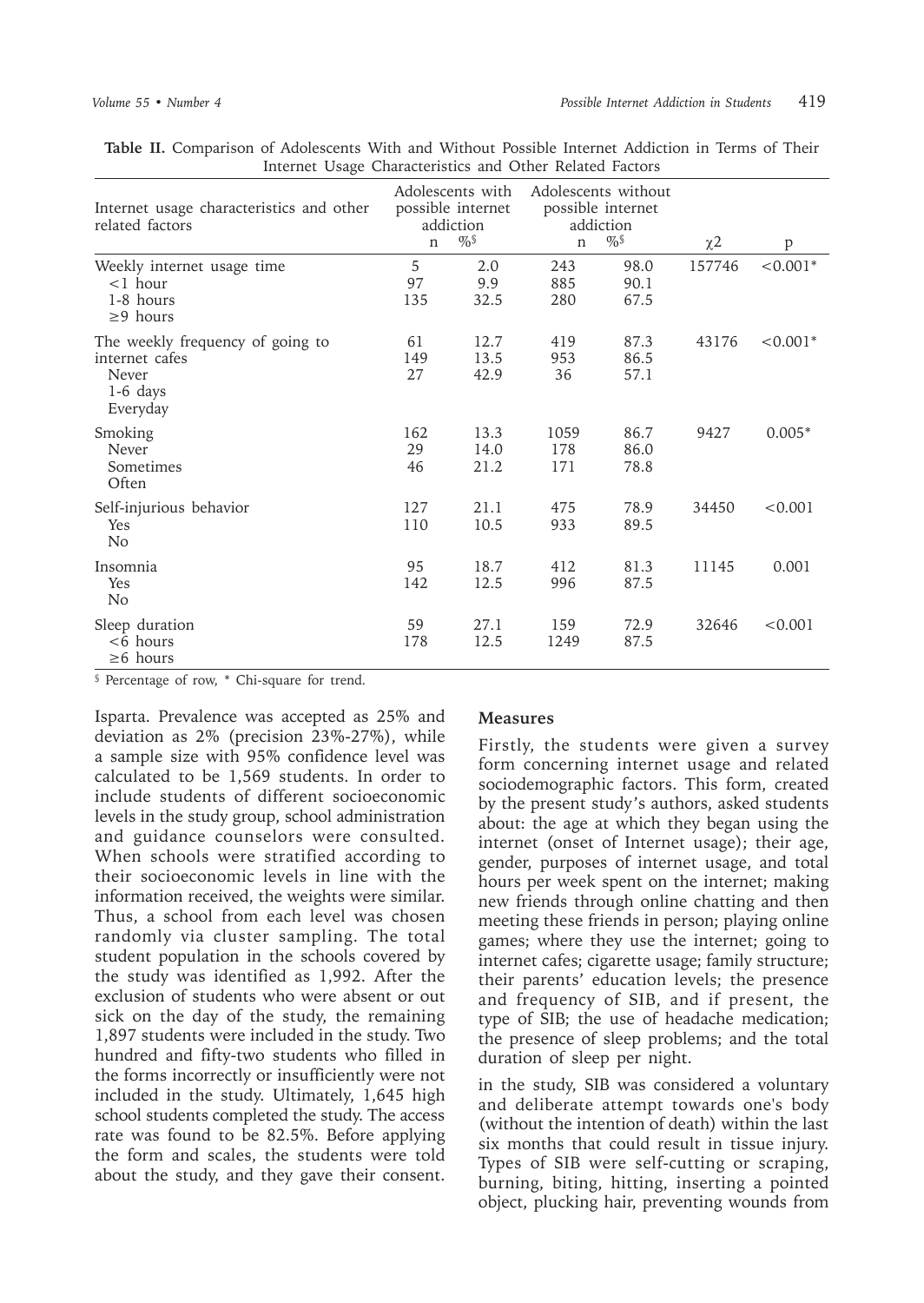**Table III.** Comparison of Adolescents With and Without Possible Internet Addiction in Terms of the Mean Age of Onset of Internet Use and Point Averages Received from Satisfaction with Life Scale and UCLA Loneliness Scale-Short Form

| The age to start using internet,<br>SWLS, ULS-SF | Adolescents with possible<br>internet addiction $(n=237)$   | Adolescents without<br>possible internet addiction<br>$(n=1408)$ | $p^{\S}$ |  |
|--------------------------------------------------|-------------------------------------------------------------|------------------------------------------------------------------|----------|--|
|                                                  | Mean $\pm$ Standard Deviation Mean $\pm$ Standard Deviation |                                                                  |          |  |
| The age to start using internet                  | $10.02 \pm 2.57$                                            | $10.83 \pm 2.33$                                                 | < 0.001  |  |
| ULS-SF                                           | $20.25 \pm 7.65$                                            | $22.29 \pm 7.31$                                                 | < 0.001  |  |
| <b>SWLS</b>                                      | $7.56 \pm 2.72$                                             | $7.09 \pm 2.45$                                                  | 0.012    |  |

§ Independent samples t test.

SWLS: Satisfaction with Life Scale.

ULS-SF: UCLA Loneliness Scale-Short Form.

healing, and hitting a hard object with the head or another part of the body. Participants responded to each item by indicating whether or not they had engaged in the specified behavior. For example, it asked: Have you cut any region of your body in order to physically harm (but not kill) yourself within the last six months? Respondents were provided the options of yes or no. Questions about insomnia during the previous month included: (i) "Do you have any difficulty falling asleep at night?" (difficulty in initiating sleep); (ii) "Do you wake up during the night after you have gone to sleep and have difficulty getting back to sleep?" (difficulty in maintaining sleep); and (iii) "Do you wake up too early in the morning?" (early morning awakening). The presence of difficulty in initiating or maintaining sleep or early morning awakening was defined as occurrence ≥3 times a week. The presence of insomnia was defined as the occurrence of insomnia subtypes. The arrangement concerning sleep problems and insomnia was based on an article by Choi et al.12 evaluating excessive use of the Internet and sleep problems. Students were also asked whether they had taken painkillers for headaches during the last month. If painkillers had been taken one or more times, the subject was regarded as taking headache medicine.

Secondly, an Internet Addiction Scale was applied to the students<sup>13</sup>. This scale used was created on the basis of DSM-IV substance addiction criteria as well as two criteria (salience, mood modification) suggested by Griffiths<sup>14</sup>. A validity and reliability study was carried out in Turkey by Canan et al.<sup>14</sup> on 14-19-year-old Turkish adolescents, and with the removal of 4 items, usability was reported (Cronbach  $\alpha$  = 0.94). The scale consists of 27 items. Scale items were rated on a 5-point Likert scale (1: never, 2: rarely, 3: sometimes, 4: frequently, 5: always). In the validity and reliability study conducted by Canan et al.<sup>14</sup>, the cut-off point of the scale was identified as 81. Also, in our study, adolescents who scored 81 points or higher in the Internet Addiction Scale were considered to be possibly internet-addicted.

Thirdly, the Satisfaction with Life Scale (SWLS) was applied to the students. The scale consists of 5 items and 7 points (1=completely false, 7=completely true)<sup>15</sup>. Scoring lower on the scale is recognized as indicating low life satisfaction. The adaptation of SWLS into Turkish and its validity and reliability tests were carried out by Köker<sup>16</sup> (Cronbach  $\alpha$ =0.79).

Finally, the UCLA Loneliness Scale-Short Form (ULS-SF) was applied to the students. It consists of 4 items, divided into 2 positive and 2 negative<sup>17</sup>. The students answered the 4 items on a point scale of 4 as follows: (1) never, (2) rarely, (3) sometimes, and (4) often. High points on the scale indicated that the level of loneliness is high. A test concerning the validity and reliability of this scale for high school students in our country was carried out by Eskin18 (Cronbach  $\alpha$  = 0.58).

### **Statistical Analysis**

The data were analyzed using the software Statistical Package for the Social Sciences (SPSS) 15.0. The data are presented in numbers, percentages, averages, and standard deviation values as defining statistics. In comparisons of individuals with and without PIA, chi-square test and independent samples t test were used as univariate analysis, while logistic regression analysis using the enter method was used as multivariate analysis. Variables found to be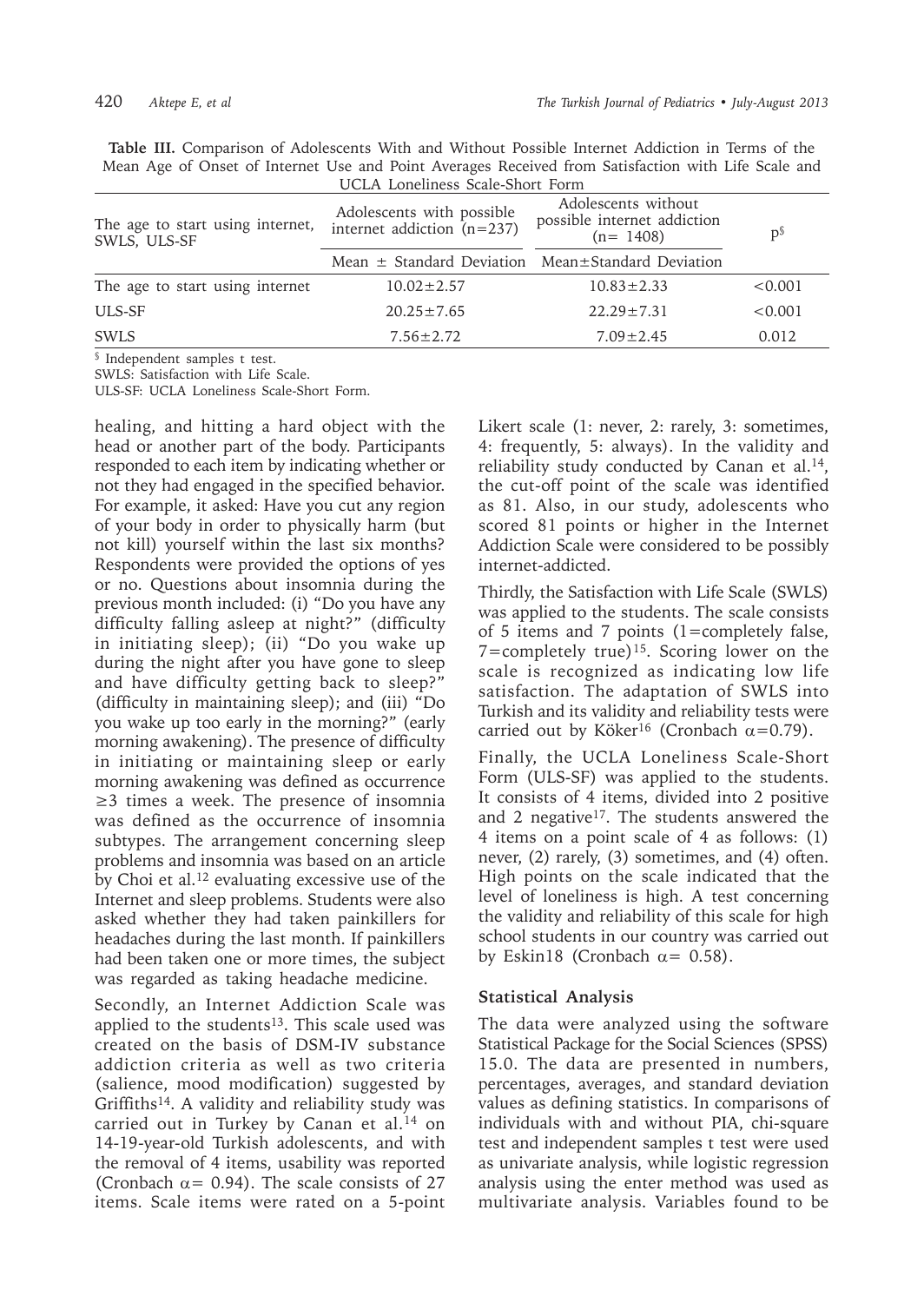significant in univariate analyses were added to the model created for the logistic regression analysis. When the correlations among variables were evaluated, it was observed that there was no strong correlation between the variables. The limit value for significance was taken to be p<0.05.

# **Results**

# *Characteristics of Internet Usage in the General Population*

The average age of the participants was  $16.32 \pm 1.08$  (14-19 years); 42.6% (n=700) were females and 57.4% (n=945) were males. The average age of the start of Internet usage was 10.7±2.4 (3-17 years). Adolescents were found to most frequently use the Internet to gather information (n=1363, 82.8%). In addition, it was found that 59.7% of the adolescents (n=982) use the Internet for 1-8 hours a week, and that  $41.2\%$  of them (n=678) play online games. It was found that nearly two-thirds of respondents spent most of their time on the Internet at home  $(n=1178, 71.6\%)$ , and most (n=1102, 67%) rarely went to Internet cafes. 36.6% of the adolescents  $(n=602)$  were identified as committing SIB within the last six months, as follows: 34.1% (n=561) committed SIB 1-5 times, while 2.5% of them (n=41) did so 6 or more times.

Comparison of Adolescents with and without PIA in Terms of Internet Usage Characteristics and Other Related Factors

The PIA prevalence of our study was found to be 14.4% (n=237). PIA prevalence was identified to be  $13.1\%$  (n=92) and  $15.3\%$  (n=145) in females and males, respectively, with no significant difference observed  $(p=0.209)$ . No correlation was found between the prevalence of PIA and schools of low  $(n=71, 14.7\%)$ , middle (n=83, 14.2%), or high (n=83, 14.4%) socioeconomic levels ( $\chi$ 2 = 0.055, p=0.973). A comparison of adolescents with and without PIA in terms of their purposes for Internet usage is provided in Table I. Adolescents with PIA were found to engage significantly more in making new friends online  $(n=171, 72.2\%)$ , meeting these online friends in person  $(n=107)$ , 45.1%) and playing online games  $(n=152,$ 64.1%) as compared to adolescents without PIA (respectively, p<0.001, p<0.001, p<0.001). PIA prevalence was observed to be significantly higher in adolescents who commit SIB than in

those who do not  $(p<0.001)$ .

No significant difference was found between adolescents with and without PIA in terms of using headache medicine, their parents' education level, or parental divorce rates  $(respectively, p=0.064, p=0.223, p=0.511,$ p=0.847). Comparisons of adolescents with and without PIA in terms of their Internet usage characteristics and other related factors are provided in Table II. According to these data, as weekly internet usage time, weekly frequency of visits to internet cafes, and the amount of smoking increased, PIA rates increased significantly. PIA prevalence was found to be higher in adolescents who commit self-injury, have insomnia, and sleep less than 6 hours a night. When the relation between weekly internet usage time and sleep duration in adolescents with PIA was examined, it emerged that getting less than 6 hours of sleep a night significantly increases as internet usage time increases ( $\chi$ 2 for trend = 45062, p<0.001). The rate of sleeping less than 6 hours is 8.1% in adolescents using the Internet for <1 hour, 10% in those who use the Internet for 1-8 hours, and 24% in those who use it for 9 hours or more.

Comparisons of adolescents with and without PIA in terms of the mean age of onset of Internet use and in terms of point averages received from SWLS and ULS-SF are provided in Table III.

# *Comparison of Girls and Boys with PIA in Terms of Internet Usage Characteristics*

The study found that using the Internet for 9 hours or more per week is significantly higher in boys with PIA  $(n=92, 63.4\%)$  than in girls with PIA ( $n=43$ , 46.7%) ( $p=0.038$ ). The rates of meeting people they got to know online in person  $(n=77, 53.1\%)$  and playing online games ( $n=105$ , 72.4%) were also significantly higher in boys with PIA than in girls with PIA (respectively,  $p=0.002$ ,  $p=0.001$ ). No significant difference was found between boys and girls with PIA in terms of making new friends online  $(p=0.058)$ .

### *Multivariate Analysis Test Results*

A logistic regression model was created using variables observed to differ significantly between the groups with and without PIA in univariate analyses (Table IV).

In both the univariate and multivariate analyses,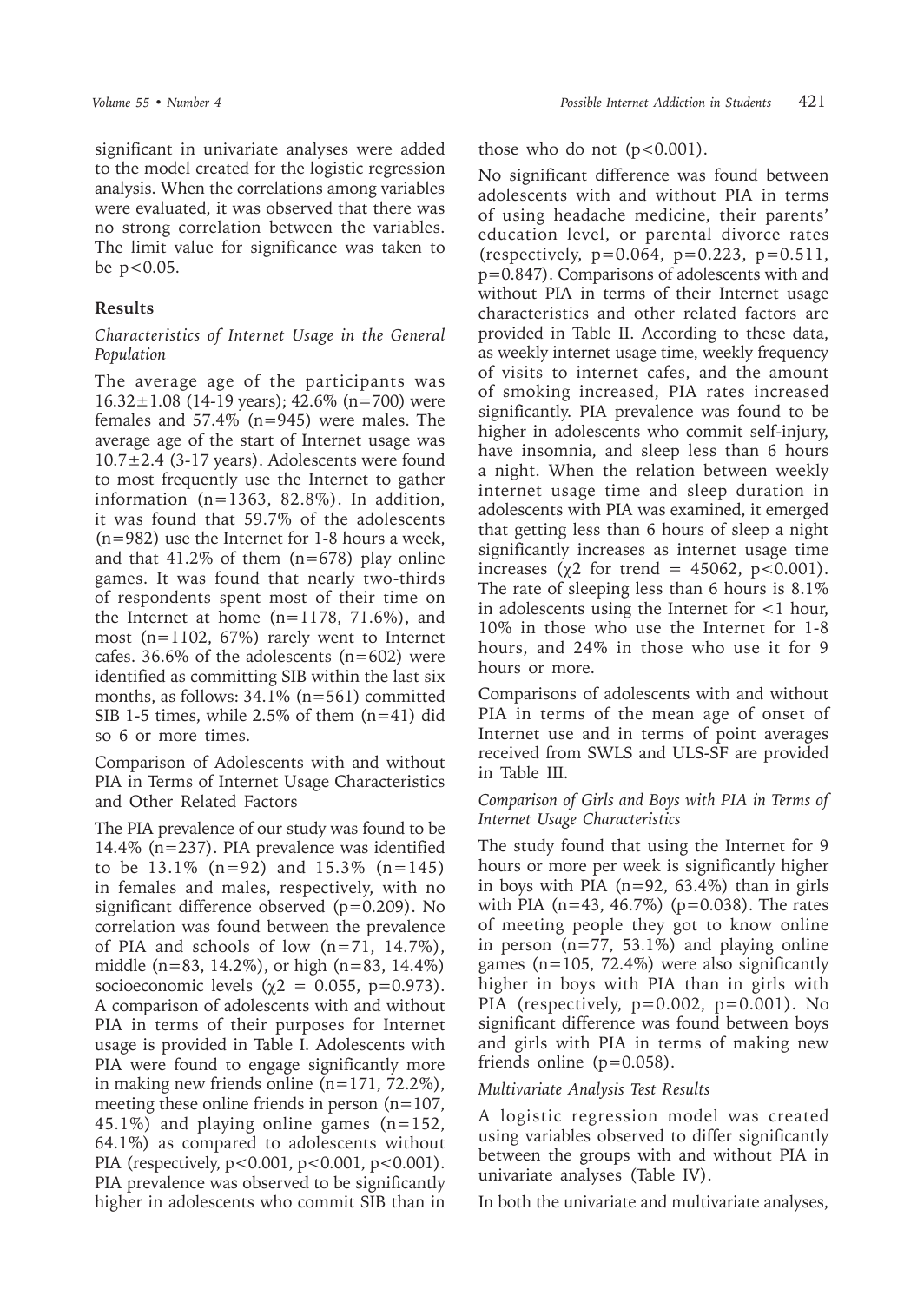| Features                                                                   | ß                    | p                | Odds ratio    | 95%<br>Confidence<br>interval  |
|----------------------------------------------------------------------------|----------------------|------------------|---------------|--------------------------------|
| Weekly internet usage time                                                 |                      |                  |               |                                |
| 1-8 hours<br>9 hours or more                                               | 1.631<br>3.012       | 0.001<br>< 0.001 | 5.11<br>20.33 | 2.04-12.79<br>8.07-51.24       |
| Smoking<br>Sometimes<br>Often                                              | $-0.252$<br>$-0.323$ | 0.295<br>0.150   | 0.78<br>0.72  | $0.49 - 1.25$<br>$0.47 - 1.12$ |
| <b>SIB</b><br>Yes                                                          | 0.574                | < 0.001          | 1.78          | 1.30-2.43                      |
| Insomnia<br>Yes                                                            | 0.078                | 0.637            | 1.08          | $0.78 - 1.49$                  |
| Sleep duration<br>$<$ 6 hours                                              | 0.445                | 0.025            | 1.56          | 1.06-2.30                      |
| The weekly frequency of going to internet<br>cafes<br>$1-6$ days<br>7 days | 0.115<br>1.104       | 0.517<br>0.001   | 1.12<br>3.02  | $0.79 - 1.59$<br>1.60-5.69     |
| <b>SWLS</b>                                                                | 0.075                | 0.014            | 1.08          | 1.02-1.14                      |
| ULS-SF                                                                     | $-0.028$             | 0.007            | 0.97          | 0.95-0.99                      |
| Age to start using internet                                                | $-0.081$             | 0.010            | 0.92          | 0.87-0.98                      |

**Table IV.** Comparison of Adolescents With and Without Possible Internet Addiction According to the Logistic Regression Analysis§

§SWLS points, ULS-SF points, and the onset age of Internet usage are included in the model as numeric data. Weekly Internet usage time, smoking, presence of SIB, presence of insomnia, sleep duration, and weekly frequency of going to Internet cafes are included in the model as categorical variables. The reference group for the time variable is using the Internet less than 1 hour per week, for the smoking variable is non-smokers, for the SIB presence variable is none, for the insomnia variable is none, for the sleep duration variable is 6 or more hours, and for the weekly frequency of going to Internet cafes variable is never.

SWLS: Satisfaction with Life Scale. ULS-SF: UCLA Loneliness Scale-Short Form. SIB: Self-injurious behavior.

the age of first Internet usage was observed to be significantly lower in adolescents with PIA. The points received from SWLS in both univariate and multivariate analyses were significantly higher in adolescents with PIA, and their ULS-SF points were found to be significantly lower.

### **Discussion**

In studies conducted outside Turkey, the PIA prevalence ranges between 18.4–53.7 %12,19,20 compared with 11.6-28.4% in Turkey<sup>14,21,22</sup>. In our study, this rate was observed as 14.4%. There may be various reasons for this difference, e.g. differences in the definition of possible addiction in the studies in question, differences in the scales used in the evaluation, and differing sociocultural conditions in different countries.

While no significant gender difference was observed in some studies of PIA12,19,23,24, other studies suggest that PIA is significantly higher in males<sup>22,25</sup>. Though internet use has

traditionally been found to be higher in males, recent studies have found this difference rapidly diminishing26. In societies such as Turkey where individuality is less prominent and girls and boys are subjected to different culturizations, the Internet can be a medium for girls to freely express themselves<sup>27</sup>. This may be the reason why no significant gender difference was found in terms of PIA frequency. However, while in our study, no significant difference was observed between boys and girls with PIA in terms of making new friends online, meeting these online friends in person was found to be significantly higher in boys. It may be argued that while girls' tendency to use the Internet leads them to make new friends online, they cannot meet those people in person because of the cultural restriction on communicating with the people they would like to.

Excessive Internet usage has been found to be the chief symptom and factor defining such usage as addiction. Another important factor is the purpose for spending that time on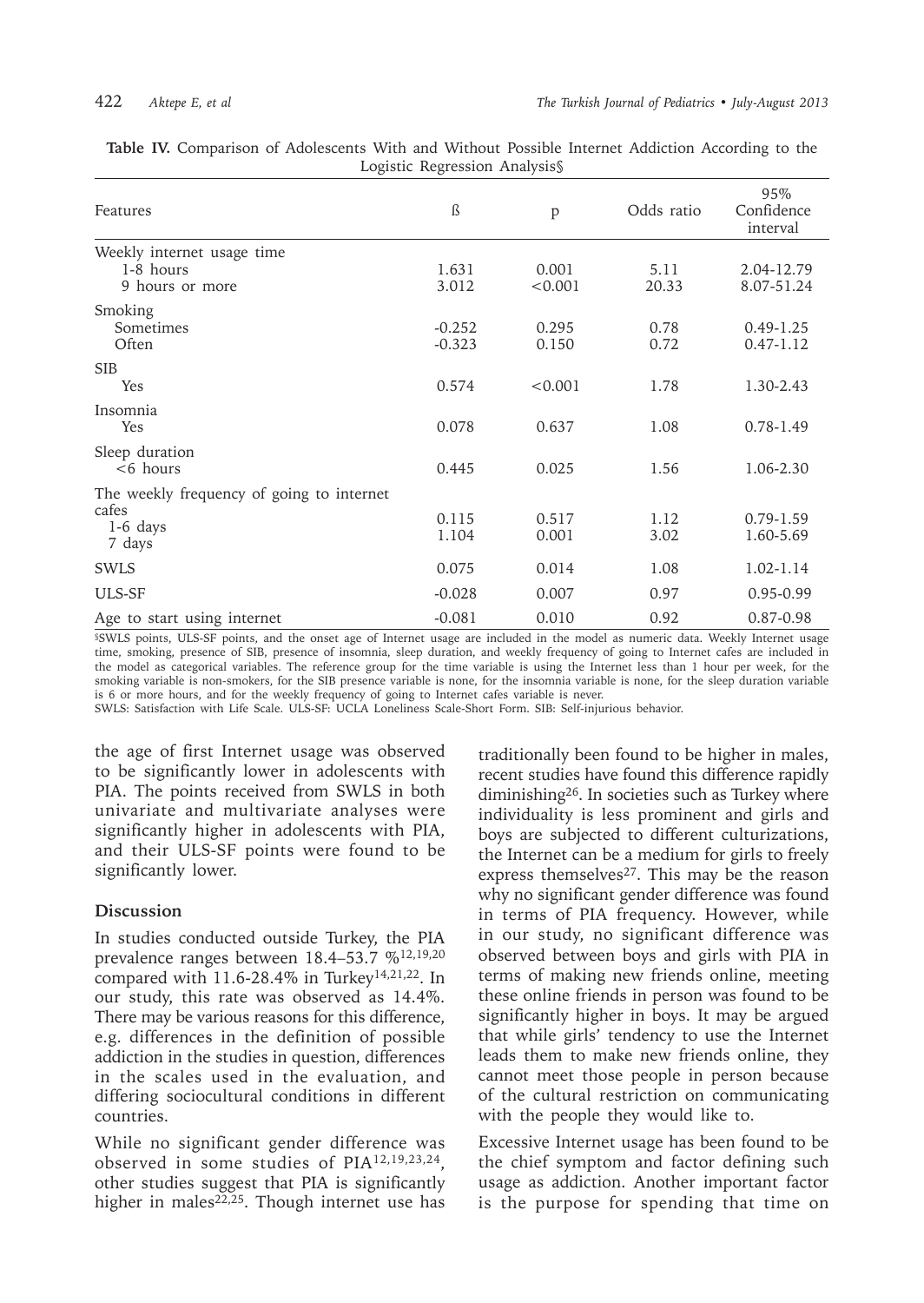the Internet<sup>28</sup>. In the studies to date, it was found that addicted people use the internet predominantly for communication and that they spend more time on websites with musical, gaming, and chatting content28-30. Online activities and practices have also been found to be important factors in detecting internet addiction $22$ . In our study, playing online games, playing games, listening to music, making new friends, and online chatting were found to be significantly higher in possibly addicted adolescents. In our study, adolescents with PIA have characteristics similar to the addicted group in terms of their internet usage purposes.

Talking to strangers in the virtual environment and meeting with these people in person are generally considered risky Internet behaviors, as such behavior leaves individuals vulnerable to sexual solicitation and/or cybervictimization<sup>31</sup>. Virtual friends may hide their real identities and behave dishonestly, and they generally are not made to take responsibility for their behaviors. Virtual friendship is also thought to constitute a risk to healthy social development<sup>32</sup>. Our study found that the possibly addicted group meets more often in person with people they came to know via the Internet and also more often established friendships via online chatting. When these characteristics are taken into account, it seems that adolescents with possible addiction are at risk of unhealthy social development and cybervictimization.

Loneliness is closely related to communication skills as well as friendship and family relationships in adolescents. Adolescents who lack these skills and values have been found to experience loneliness<sup>33</sup>. One study found that individuals consider the internet a tool to help relieve loneliness, but it is also a tool that can gradually lead to addiction<sup>34</sup>. Problematic internet usage has been found to be more likely in adolescents who use the internet to alleviate their loneliness<sup>35</sup>. Loneliness is an important variable that negatively affects the life satisfaction of the adolescent<sup>36</sup>. Life satisfaction refers to the state of well-being expressed by various positive emotions such as happiness and morale as well as feeling positive about everyday relationships<sup>37</sup>. In the limited number of studies carried out in Turkey and abroad, the life satisfaction levels of problematic Internet users have been found to be low8,35,37. In our study, on the contrary, the possibly addicted group was found to have high levels

of life satisfaction and low levels of loneliness. Moreover, possibly addicted adolescents have been found to use the internet mostly for communication, for instance to chat online and make new friends. Social support-oriented internet usage in the possibly addicted group may be thought to lower loneliness levels, thereby positively affecting life satisfaction. When the similarities between possibly addicted adolescents and addicted individuals in terms of internet usage purposes and the way they constitute a risk group for addiction are taken into account, we could say that these seemingly positive functions may over time serve to accelerate the transition from possible addiction to addiction. There are also studies that suggest that the internet does not negatively affect the social environment of individuals and that it lowers loneliness levels by increasing the social support<sup>38,39</sup>. However, over time, virtual relationships can decrease the need for and efforts to establish real social relations. The temporary social support obtained via the internet may not continue in real life $40$ . The lack of strong, quality relationships in online relationships may cause social isolation<sup>41</sup>. Thus, it would be appropriate to increase the communication and social skills of the possibly addicted group in order to avoid the internet's negative effects on social relationships. If adolescents can obtain the social support that they need from their friends and family, they will not need to communicate in the virtual environment of the internet.

Individuals with addictive characteristics have been found to have higher risks of committing self-injury. The most significant of all the causes and functions of SIB in adolescents has been found to be the reduction of tension or impulses, and this characteristic is similar to addiction symptoms<sup>11</sup>. Studies to date have found that Internet addiction and pathological internet usage are significantly associated with  $SIB<sup>11,42</sup>$ . Our study also found that PIA and SIB are significantly associated, a finding that supports the literature. In reviewing the literature, no other study evaluating SIB in possibly Internet-addicted high school students was found. Comprehensive studies evaluating the cause-effect relationships between PIA and SIB are needed.

A study done by Yang43 found that sleepiness during the day is significantly higher in excessive internet users. One study evaluating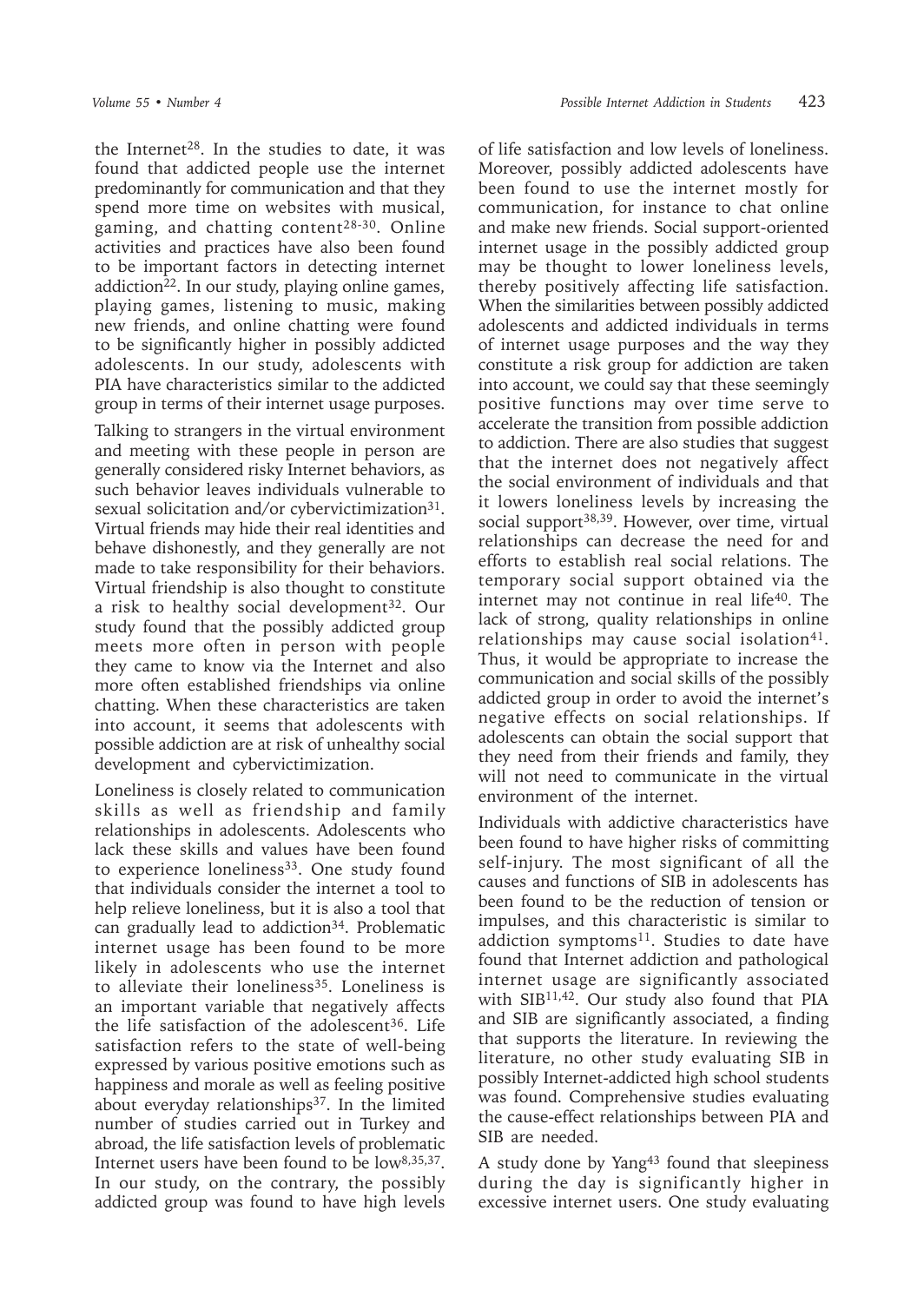addictive behavior related to the internet found that 40% of the participants sleep less than 4 hours at night due to Internet usage, and another study found that Internet addicts get smaller amounts of sleep<sup>44,45</sup>. Our study found that PIA frequency is significantly higher in adolescents who sleep less than 6 hours nightly. Also, as Internet usage time increases, the prevalence of sleeping less than 6 hours a night increases significantly. Going to bed late due to the increasing Internet usage time of adolescents with PIA may be responsible for reductions in sleep duration.

Several limitations of this study should be considered. Most importantly, as a crosssectional study, our results do not clearly indicate whether the psychological characteristics in this study preceded the development of PIA or were a consequence of Internet use. Future studies should attempt to determine the predictive factors by identifying the causal relations between PIA and psychological characteristics of adolescents. Factors related to PIA may vary in different studies depending on the sample group. Therefore, the results obtained in our study can be generalized to and interpreted over only adolescents attending high school in Isparta. Another limitation of the study is that self-report scales and evaluation forms were the only materials used. Moreover, since it took significant time to complete these scale and forms, some adolescents may have filled out the forms in a hurried and superficial manner. In future studies, more information concerning PIA could be gathered by utilizing clinical interviews alongside questionnaires as well as by acquiring data from other sources such as teachers or families.

Certain Internet usage types (increases in weekly Internet usage time, going to Internet cafes daily) might be risk factors for PIA. Or, conversely, these usage types might have developed as a result of possible addiction. Since the possibly addicted group shows risky Internet behavior, it has been thought that adolescents with possible addiction are at risk of unhealthy social development and cybervictimization. PIA and SIB have been found to be significantly associated. Adolescents with PIA have been found to have characteristics similar to the addicted group in terms of their Internet usage purposes. Preventive intervention needs to be developed for possibly addicted adolescents. Families should also be included in preventive

procedures. Families should be informed about healthy and pathological uses of the internet, and family control over adolescents' internet use should be established. Our study found that the possibly internet-addicted group had high levels of life satisfaction and low levels of loneliness. However, these characteristics of possible addicts may play a conducive role in the gradual transformation of these adolescents to Internet addiction. Though this situation may seem positive in the short term, it can accelerate the transmission of the adolescents from possible addiction to addiction. There is insufficient research to date on the long-term effects of PIA on life satisfaction and loneliness levels. Thus, studies inquiring into the longterm interaction between these factors and PIA are required.

#### **REFERENCES**

- 1. Ceyhan E. Risk factors for adolescent mental health: internet addiction. Turk J Child Adolesc Ment Health 2008; 15: 109-116.
- 2. Lin SSJ, Tsai CC. Sensation seeking and internet dependence of Taiwanese high school adolescents. Comput Human Behav 2002; 18: 411-426.
- 3. Hall AS, Parsons J. Internet addiction: college student case study using best practices in cognitive behavior therapy. J Ment Health Counsel 2001; 23: 312-327.
- 4. Batıgün AD, Kılıç N. The relationships between internet addiction, social support, psychological symptoms and some socio-demographical variables. Turk J Psychol 2011; 26: 11-13.
- 5. Griffiths M. Behavioral addiction. An issue for everybody?. Employee Counseling Today 1996; 8: 19-25.
- 6. Morahan-Martin J, Schumacher P. Incidence and correlates of pathological internet use among college students. Comput Human Behav 2000; 16: 13-29.
- 7. Subrahmanyam K, Lin G. Adolescents on the net: Internet use and well being. Adolescence 2007; 42: 659-677.
- 8. Durak ES, Durak M. The mediator roles of life satisfaction and self esteem between the affective components of psychological well-being and the cognitive symptoms of problematic internet use. Social Indicator Research 2011; 103: 23-32.
- 9. Whitty MT, McLaughlin D. Online recreation: the relationship between loneliness, internet self-efficacy and the use of the internet for entertainment purposes. Comput Human Behav 2007; 23: 1435-1446.
- 10. Demirel S, Canat S. A study on self-injurious behavior at five educational institutions in Ankara. J Crisis 2003; 12: 1-9.
- 11. Lam LT, Peng Z, Mai J, Jing J. The association between internet addiction and self-injurious behavior among adolescents. Inj Prev 2009; 15: 403-408.
- 12. Choi K, Son H, Park M, et al. Internet overuse and excessive daytime sleepiness in adolescents. Psychiatry Clin Neurosci 2009; 63: 455-462.